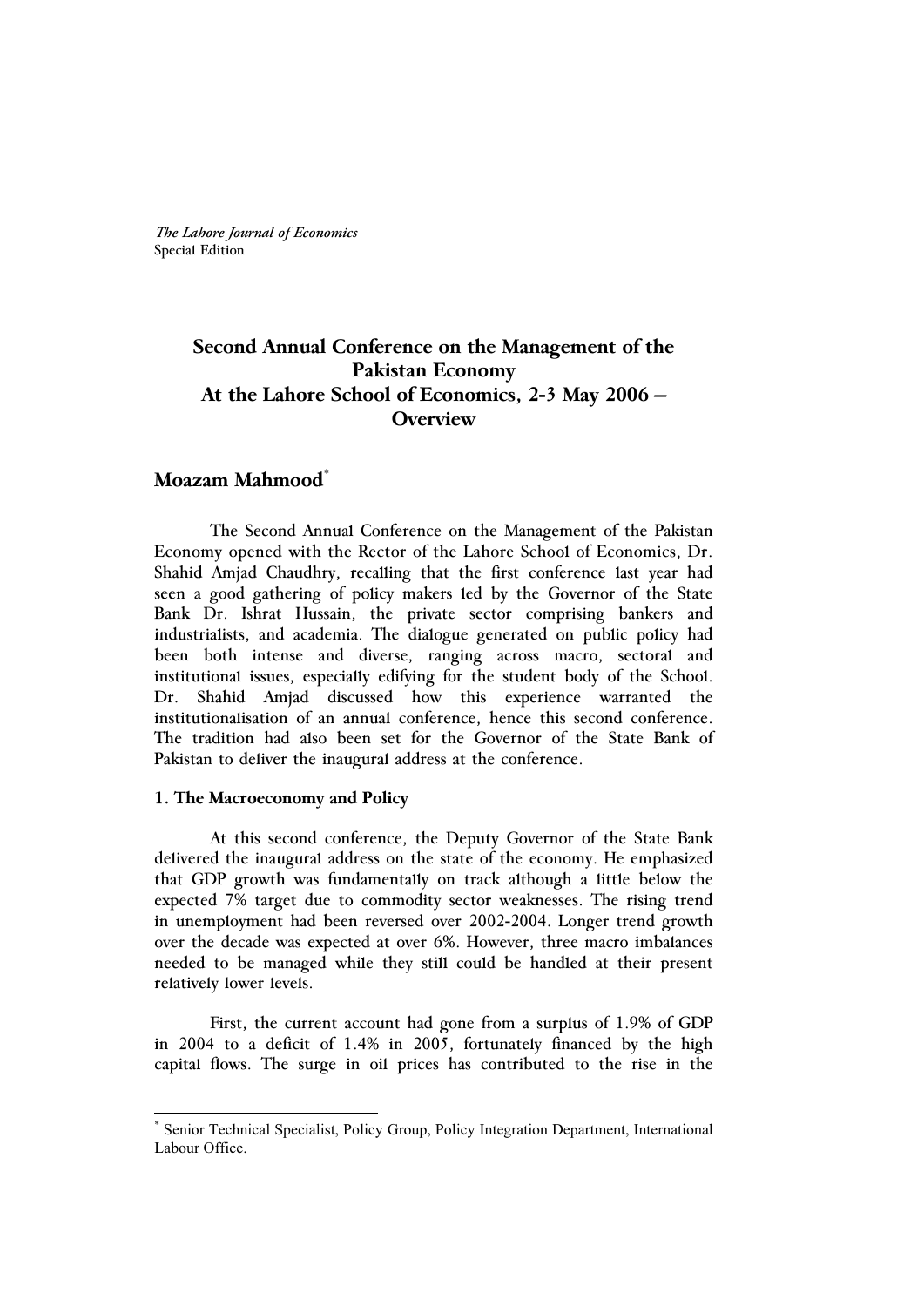#### *2 Moazam Mahmood*

import bill, but so have capital and intermediate goods, and curtailing the second will affect growth.

Second, there is a widening savings investment gap, resulting from sluggish savings, the financing of the surge in imports from capital inflows, and the widening current account deficit.

Third, inflationary pressures continue, although falling from 12% in 2005 to an expected 8% in 2006. This inflation threatens incomes, competitiveness, and savings incentives. The reduction in inflationary pressures has been brought about by a tight monetary policy, although aggregate demand remains strong. Private sector credit fell from 25% last year to a still substantive 18% this year.

The Deputy Governor also stated that fiscal prudence is also needed, with fiscal deficits creeping up after several years of discipline. Revenue side risks include a nearly fifty percent dependence on import taxes, which could fall, and the volatility of non-tax revenues. The future outlook for 2006 was a growth rate of between 6.3%-6.8%, inflation between 7.7%-8.3%, a current account deficit of 4.7%, while the tight monetary stance will continue, and structural rigidities would be addressed.

Mr. Saqib Sherani, the Chief Economist of ABN AMRO Bank, followed this discussion by addressing the structural rigidities in the fiscal system. The primary fiscal rigidity lay in the narrow direct tax base, focused on industry for nearly two-thirds of its revenues, and services for another quarter, while agriculture contributed only 1%. Mr. Ashraf Janjua, a discussant for this presentation and the former Deputy Governor of the State Bank pointed out that agriculture's share of indirect taxes was enormous. Further the personal tax base was limited to 2.5 million people, with wage earners having been found to account for a half in past surveys. As a result Pakistan's tax-GDP ratio of 9% was amongst the lowest in the world. Subsequent discussion also clarified that Pakistan's revision of its GDP upwards to \$800 per capita had simultaneously lowered the tax-GDP ratio.

Mr. Sherani also discussed how this fiscal rigidity resulted in a fiscal overhang over the monetary policy of the State Bank of Pakistan (SBP). The SBP was torn between the opposing objectives of price control and growth. It was also torn between lending for government needs and non government needs, although since the mid 1990s the non governmental sector had not been excessively squeezed for credit. His policy conclusions accordingly were to reduce the fiscal tax burden on the formal sector and to reduce the fiscal domination over monetary policy.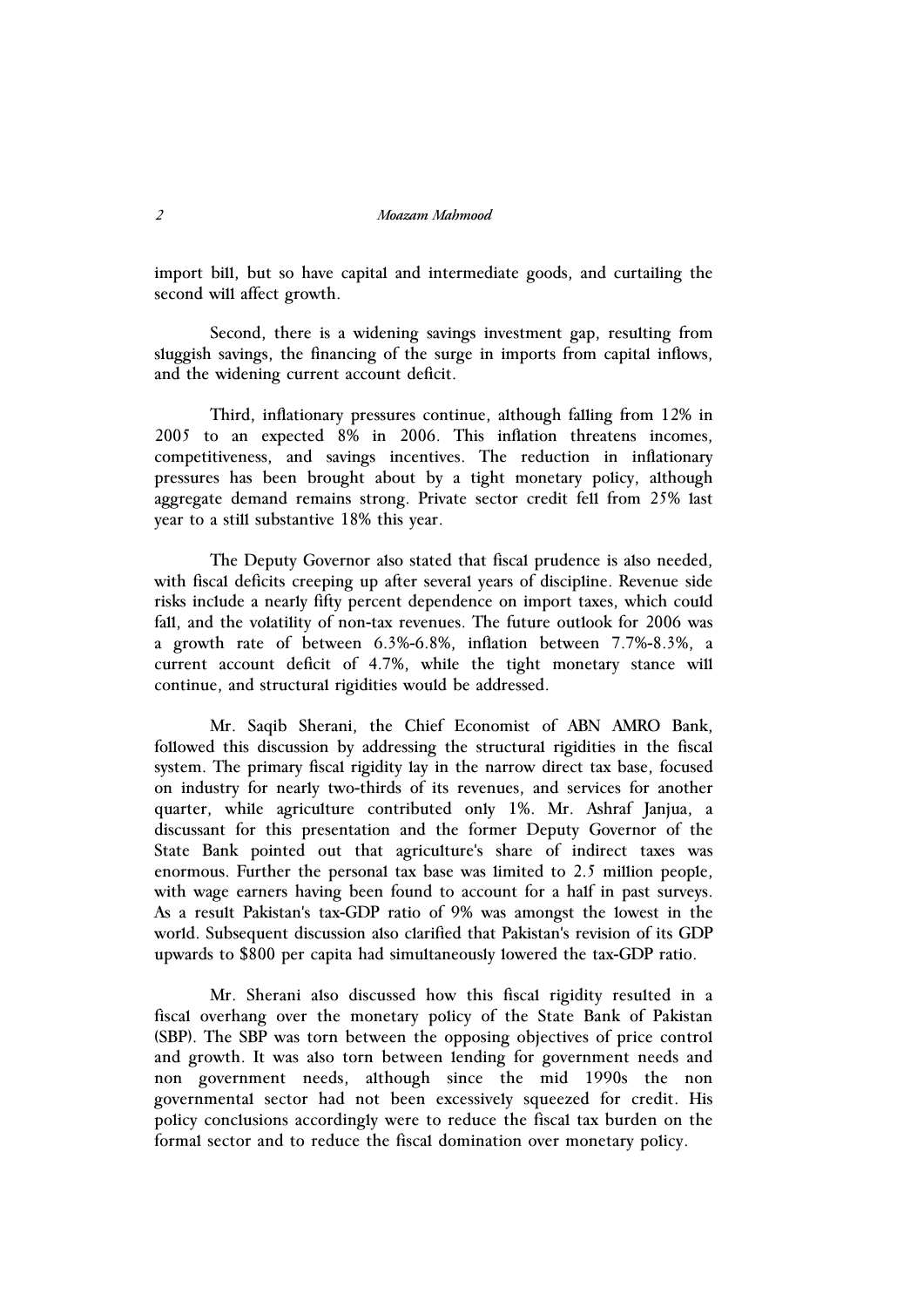Mr. Sartaj Aziz, the former Finance Minister, went on to set the context between these three often opposed objectives of public policy, growth, price stabilization, and exchange rate stabilization. All three objectives could not be met simultaneously and had to be juggled. In Pakistan's case he attributed the current dynamic to an exogenous shock of remittance increases due to the 9/11 effect. The excess liquidity forced banking credit for consumption to increase, which raised demand for manufacturing and led to its growth. Since growth was import intensive, this led to a deficit in the current account balance. The liquidity also fuelled inflation through speculative investment in land and the stock market. To beat this exogenous impact on prices, he recommended stronger real estate taxation.

The presentation of Dr. Ashfaque Hassan Khan, Economic Advisor to the Ministry of Finance on Debt Management, pointed to strong gains in the macro economic environment. He estimated Pakistan's total financial requirements for the current year to be \$6.8 billion, while total inflows amounted to \$8.5 billion. This gives a comfortable BOP surplus of \$1.7 billion, which would be added to the current reserves of \$13 billion. He also stressed that the total debt as a percentage of GDP had declined from 100% in 2000 to 61% by 2005. This had resulted from a debt restructuring with the Paris Club in 2001 which postponed non-ODA for 23 years and ODA for 38 years, giving a NPV reduction of 27% or \$2.7 billion. The discussion pointed to some of this debt reduction being due to the reappraisal of the GDP, which also lowered the debt burden.

The macro debate was rounded off with the continuation of the fiscal question, with Dr. Zubair Khan former Commerce Minister addressing the question of inter governmental resource transfers. The question of these transfers arises because of an asymmetry between revenues and expenditures. Since the federal government earns 90% of the revenues, while the provincial governments spend 25% of the revenues, this necessitates transfers from the federal to the provincial governments under the aegis of the National Finance Commission. The allocations through the NFC had increased substantively over time. However, there were always competing criteria for the awards, for instance between revenue capacity which favors the richer provinces and improving equity which favors the poorer provinces. He illustrated the differences between the provincial and federal governments through two cases. The NWFP contested earnings by WAPDA which was under independent arbitration. Also, Balochistan and Sindh contested the formula for the gas development surcharge, which was paid to them as the difference between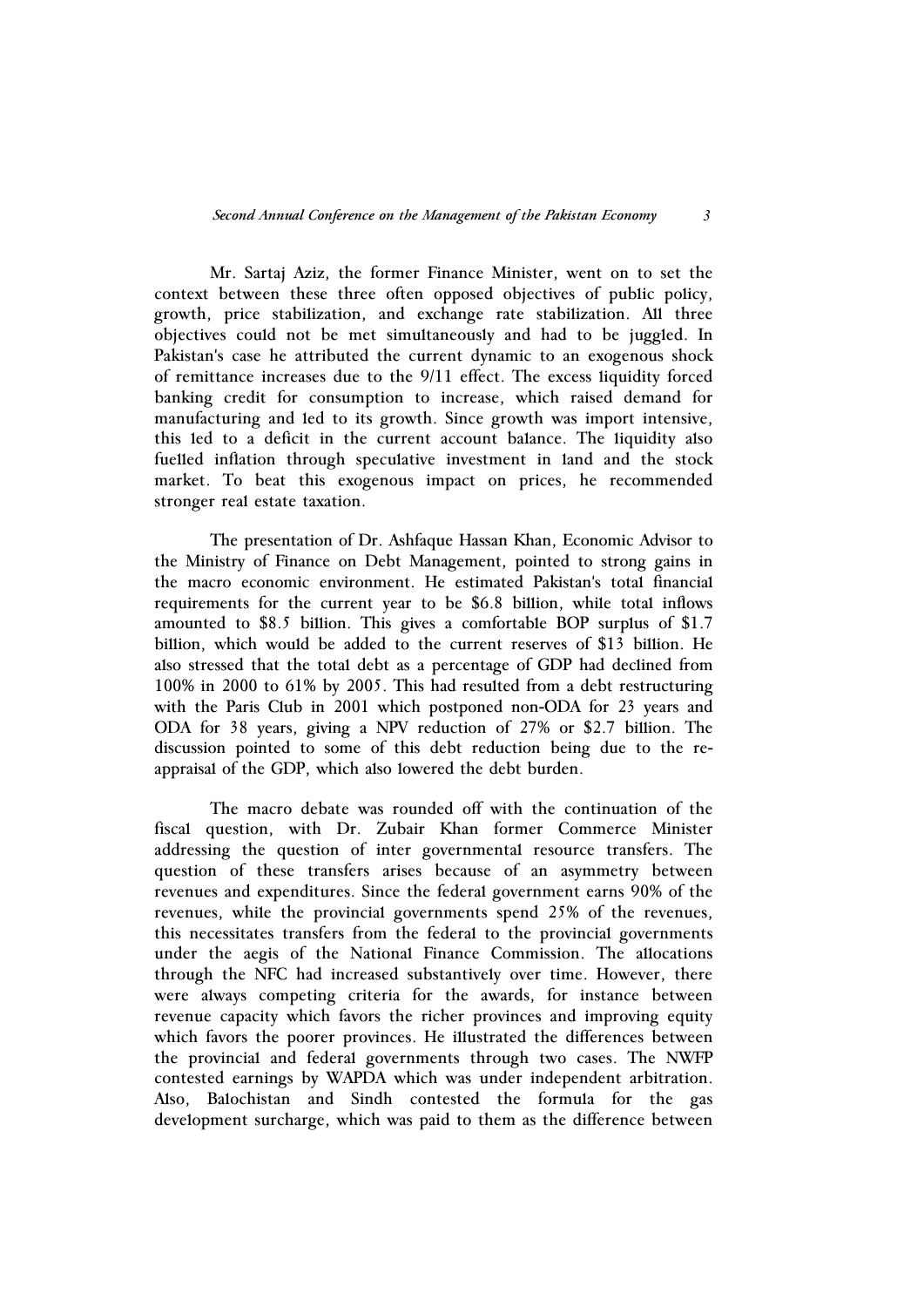#### *4 Moazam Mahmood*

well head price and cost. The provinces contested that the well head prices used did not favor them.

## **2. Sectoral Issues**

The presentations and discussion then moved from the macro context to sectoral issues. Dr. A.R. Kemal set problems in the manufacturing sector against some of the conundrums emerging from the macro policy discussion. One macro puzzle was that while growth had recently risen to 8%, investment levels as a ratio of GDP appeared to have fallen. This is partly explained by the re-evaluation upwards of the GDP. But the same issue emerges in manufacturing with very high growth rates of 12%-18%, coinciding with falling investment levels coming down to 2.9% of GDP. While part of the problem may be an accounting one, at least part was a real sector issue. The declining investment levels could be due to a number of factors including high production costs, transaction costs, policy continuity risks, skills and wages, and changes in the demand structure.

Dr. Kemal showed that manufacturing now accounts for 18% of GDP. The high growth in manufacturing has been based very interestingly on domestic demand accounting for 75%, and exports for the remaining 25%. So the buoyancy of the economy through increased liquidity seen at the macro level has fed through to increased aggregate demand for manufacturing.

However, Dr. Kemal stated that there are major issues of competitiveness that the manufacturing sector confronts. The Domestic Resource Cost (DRC) which is one measure of protection, for the entire sector is 1.2 implying a degree of protection, though not high. Within the sector however consumer goods are very highly protected with a DRC of 6.0, while capital goods and intermediate goods are not, with DRCs of 0.2 to 0.8. Therefore one policy implication that emerges is that consumer goods protection could decrease while some protection could be afforded to capital and intermediate goods. Second, Total Factor Productivity growth, which measures technical change has gone down from 3.2% to 1.5%. And Pakistan's reliance on food and textiles continues to be very high with 40% of the value added in the sector.

It is this high dependence on cotton and textiles which Dr. Rashid Amjad, from the International Labour Organization (ILO), called cottonomics that becomes the priority challenge to be confronted. Dr. Amjad emphasized that this was the juncture in Pakistan's economic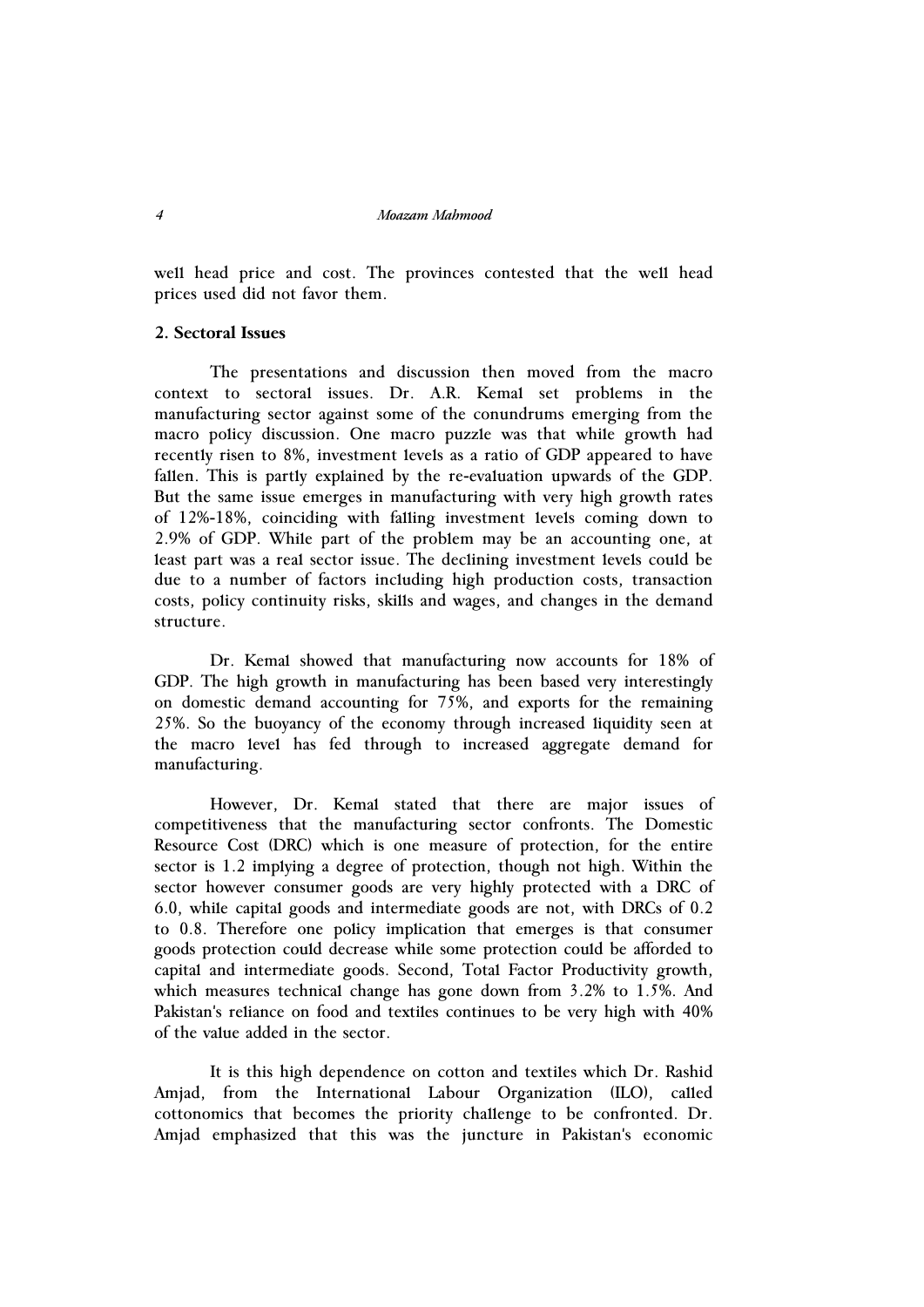trajectory for it to learn to leap frog technologically from a labor intensive economy, skipping the intermediate stages of resource based and scale based activities to a knowledge based economy. A knowledge based economy is one that bases its growth not on increasing capital or land or labor inputs, but on knowledge. While the Medium Term Development Framework (MTDF) for 2005-2010 declares its objective to be the development of a competitive, technology driven knowledge economy, the leap required is considerable.

Dr. Amjad showed that at present Pakistan's exports of technologically intensive products is very low, much below India, Malaysia, or Thailand. Further, enrollment in higher education to feed this technology driven economy is also commensurately low at 4%, although planned to increase to 8% by 2010. As a result Pakistan produces barely 8000 ICT professionals per year, and another 5000 graduates in ICT. Compared to this India produces 1 million ICT professionals per year.

Dr. Amjad concluded that the solution then lies in both increasing the supply of technology professionals, but it also implies improving conditions in the labor market. Two factors which work against investment inhuman Resource Development (HRD) while on the job are the high levels of contract labor with no affinity to the enterprise and labor mobility. If labor has stronger links to the enterprise through greater security, investment in their HRD will also pay off for the firm.

#### **3. Local and Institutional Development**

The presentations and discussion then moved very logically from the meso sectoral level to the local level. Mr. Shahid Kardar, former Finance Minister for the Punjab, made a strong plea for financial devolution from the federal and provincial levels to the local level. His argument was that the current high degree of centralization had failed to deliver anywhere near an adequate level of social services. Further, while the more important services like education, health, and water supply had devolved to the local level, higher levels of government imposed constraints on their financial expenditures. For instance water supply schemes had been transferred to the Local Governments (LGs) in Balochistan, but the budget was kept by the provincial government.

As a result LGs were constrained by three factors: their own taxes were extremely limited at 0.1% of GDP, with Pakistan much below most other comparable countries. Second, their tax base was very narrow and inelastic. Third, LGs had no incentive to increase their revenues, because